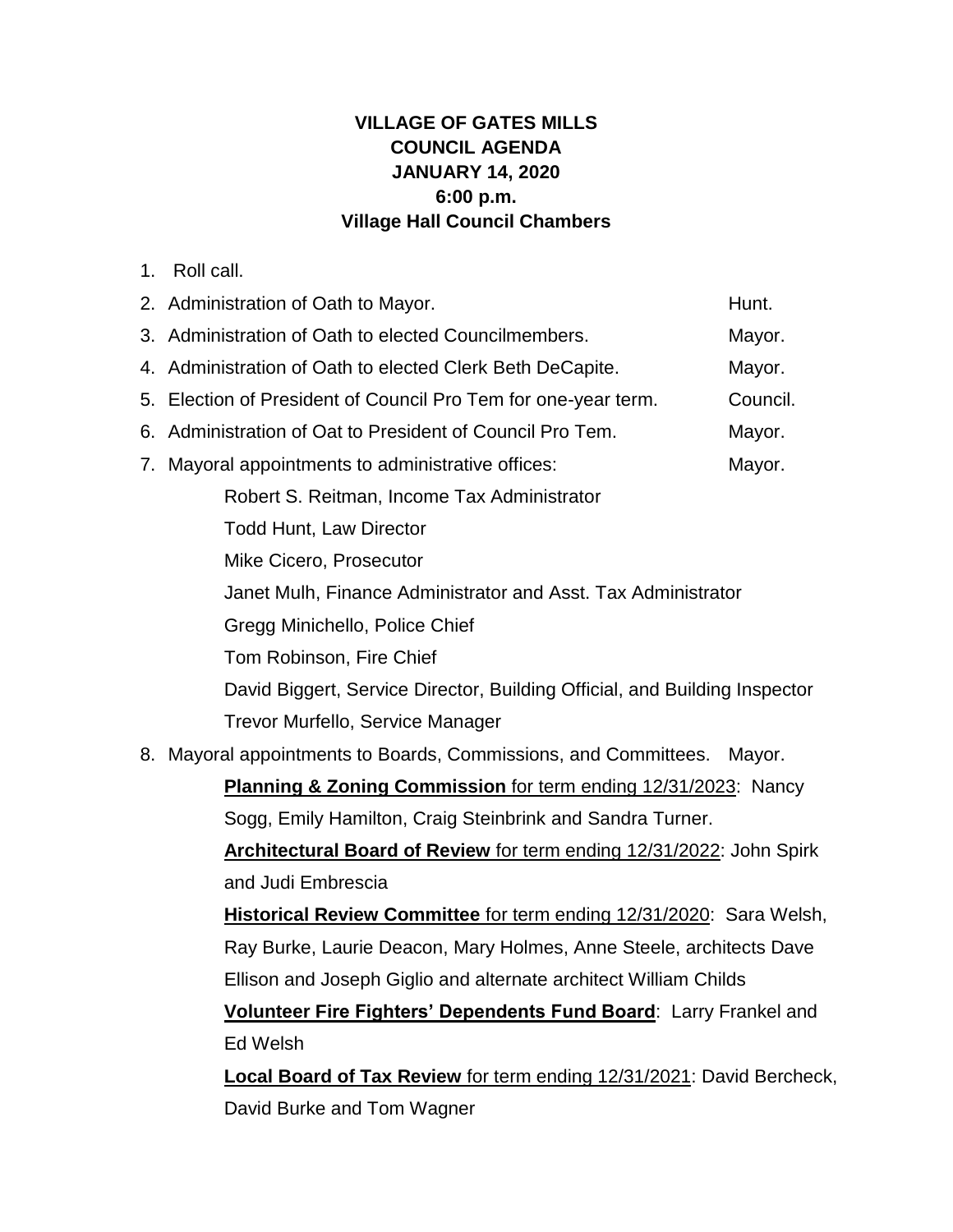| Gates Mills Land Conservancy term ending 12/31/2023: Ira Greenberg           |                                                                                   |               |  |
|------------------------------------------------------------------------------|-----------------------------------------------------------------------------------|---------------|--|
| 9.                                                                           | Minutes of Council meeting of December 10, 2019.                                  | Clerk.        |  |
| 10. Pay Ordinance # 1233, \$867,621.78                                       |                                                                                   | Clerk.        |  |
| 11. Financial Statement.                                                     |                                                                                   | Treasurer.    |  |
| 12. Mayor's Report.                                                          | Mayor.                                                                            |               |  |
| 13. Clerk's Report.                                                          | Clerk.                                                                            |               |  |
| 14. Committee Reports.                                                       |                                                                                   |               |  |
| 15. Police Department Report.                                                | Minichello.                                                                       |               |  |
| 16. Service Department Report.                                               | Biggert.                                                                          |               |  |
| 17. Fire Department Report.                                                  |                                                                                   | Robinson.     |  |
| 18. Ordinance No. 2019-37 Public Hearing scheduled for February 10, 2020     |                                                                                   |               |  |
| An Ordinance Amending Section 1157.02, "U1 Single-Family House District", To |                                                                                   |               |  |
|                                                                              | Prohibit Short-Term Residential Rentals of Less than Thirty (30) Days.            |               |  |
| 19. Resolution No. 2020-1                                                    |                                                                                   | Frankel.      |  |
|                                                                              | A Resolution Authorizing the Village of Gates Mills to Continue to Participate in |               |  |
| the Hillcrest-Heights Regional Fire Investigation Unit and Declaring an      |                                                                                   |               |  |
| Emergency.                                                                   |                                                                                   |               |  |
| 20. Ordinance No. 2020-2                                                     |                                                                                   | Whitney       |  |
|                                                                              | An Ordinance Providing Appropriations for Expenditures for the Village of Gates   |               |  |
| Mills, Ohio, for Fiscal Year Ending December 31, 2020, Repealing Certain     |                                                                                   |               |  |
|                                                                              | Ordinances and Declaring an Emergency.                                            |               |  |
| 21. Resolution No. 2020-3                                                    |                                                                                   | Whitney       |  |
| A Resolution Authorizing and Directing the Transfer of Certain Sums from the |                                                                                   |               |  |
|                                                                              | General Fund to the Capital Improvement Fund, Wastewater Fund and Police          |               |  |
| Pension Fund.                                                                |                                                                                   |               |  |
| 22. Resolution No. 2020-4                                                    |                                                                                   | <b>Turner</b> |  |
|                                                                              | A Resolution Authorizing the Mayor to Enter into an Agreement with CT             |               |  |
|                                                                              | Consultants, Inc. for Professional Planning Services for Development of a Village |               |  |
| Comprehensive Plan.                                                          |                                                                                   |               |  |